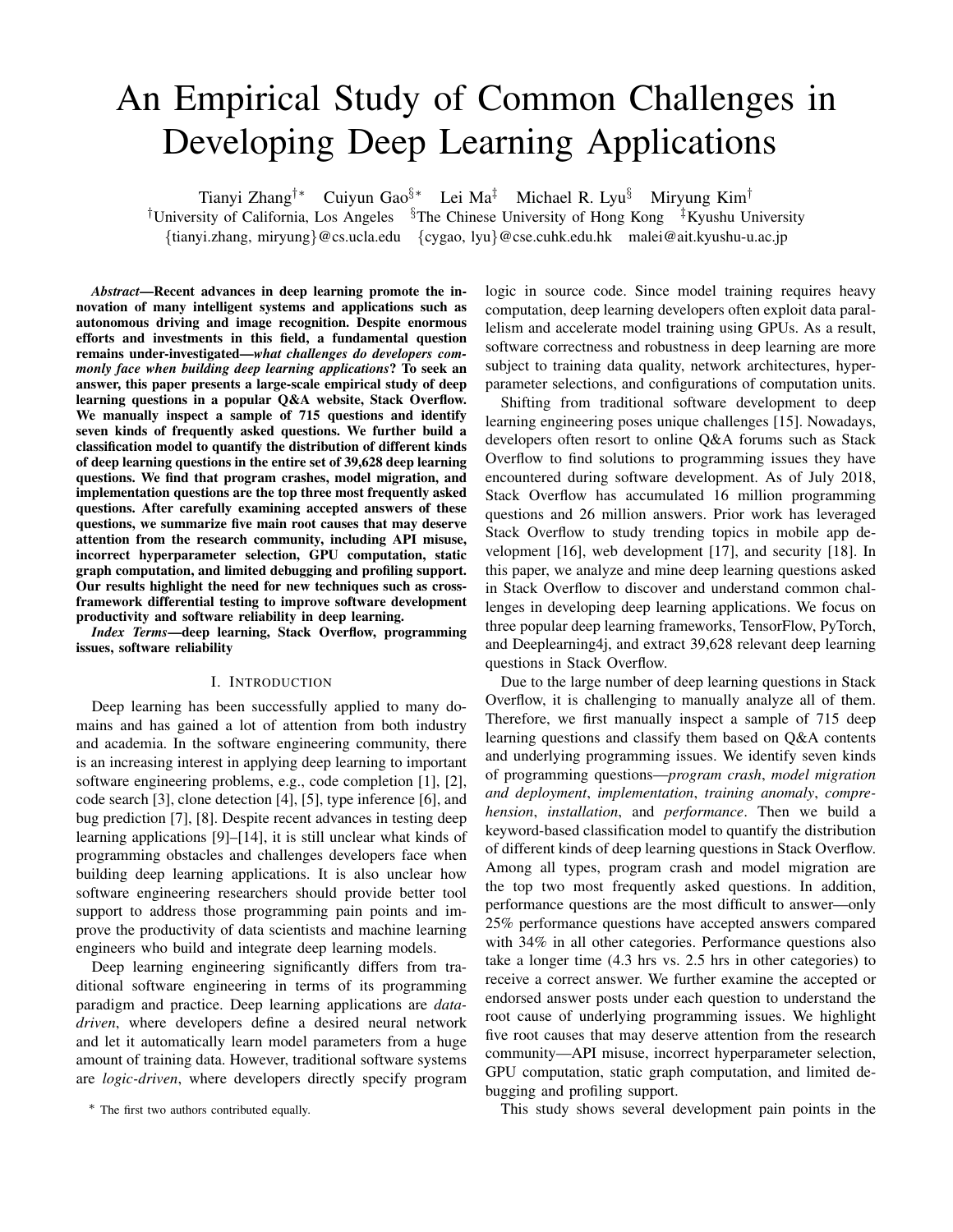construction, training, migration, and deployment of deep neural networks. Our findings motivate further investigation on debugging and profiling machine learning based systems as well as extending and inventing new differential testing for cross-framework model migration. The heavy utilization of GPUs also calls for new techniques that expose implicit programming constraints enforced by GPU computation.

The rest of the paper is organized as follows. Section II describes the data collection, the manual inspection procedure, and the automated classification technique. Section III describes our major findings. Section IV offers a discussion about the opportunities and challenges of extending software engineering techniques for deep learning. Section V discusses threats to validity and Section VI discusses related work. Section VII concludes this work and discusses future work.

## II. STUDY METHODOLOGY

This section presents research questions of this study, followed by a description of data collection and analysis methods.

# *A. Research Questions*

This study investigates the following research questions.

- *RQ1: What kinds of questions are frequently asked in deep learning?* This question aims to discover common programming issues and obstacles in the development of deep learning applications.
- *RQ2: Which kinds of deep learning questions are hard to resolve?* This question aims to examine the difficulty of resolving different kinds of programming issues by measuring the number of correct answers and the time it takes to receive those answers.
- *RQ3: What are the main root causes?* This question aims to understand the reasons for those programming issues, in order to inform software engineering researchers to design better approaches and tool support for deep learning engineering.

# *B. Data Collection*

To identify common programming issues in deep learning, we collect Stack Overflow (SO) questions related to three representative and popular deep learning frameworks, TensorFlow [19], PyTorch [20], and Deeplearning4j [21]. These frameworks are widely adopted in practice but differ in their computation paradigm and architecture design. TensorFlow and Deeplearning4j adopt *static computation graphs*, where a neural network must be defined first before training (i.e., *define-and-run*). However, PyTorch adopts *dynamic computation graphs* and defines a neural network on-the-fly (i.e., *define-by-run*). Both TensorFlow and PyTorch provide Python APIs, while Deeplearning4j provides Java and Scala APIs. Compared with TensorFlow and PyTorch, Deeplearning4j is tightly integrated with distributed computing platforms such as Apache Spark and therefore supports distributed training by nature. From the SO data dump taken in December 2018 [22], we extract 39,628 questions that are tagged with tensorflow. pytorch, or deeplearning4j. Table I shows the number of questions related to each framework and their view counts.

TABLE I: The number of SO questions and their view count

| Framework         | #Questions | #View Count |              |        |  |
|-------------------|------------|-------------|--------------|--------|--|
|                   |            | Max         | 3rd Quartile | Median |  |
| <b>TensorFlow</b> | 37.565     | 205.910     | 5.725        | 158    |  |
| PyTorch           | 1.828      | 22.264      | 385          | 139    |  |
| Deeplearning4j    | 235        | 5,685       | 362          | 131    |  |

## *C. Manual Inspection*

We follow an open coding method [23] to inspect and classify deep learning questions collected from Stack Overflow. The first two authors first jointly inspect 50 deep learning questions from each framework and distill an initial set of categories based on underlying programming issues and symptoms. A question is assigned to all related categories if it is related to multiple programming issues. The two authors then independently classify more questions based on the initial categories. If one author finds a question that does not belong to an existing category, the author discusses with the other author and adds a new category as needed. It requires to sample 380 posts to achieve 95% confidence level and 5% confidence interval in the population of 39,628 SO posts related to deep learning. Yet we continue to inspect more posts till we do not find new frequent categories. This is a standard procedure in qualitative analysis to stop collecting new data when insights are converged. Finally, the authors compare their labeling results, discuss any disagreement, and refine the categories. At the end, the two authors inspect 715 SO questions and identify seven categories (discussed in Section III-A).

To understand the root cause of a deep learning question, we carefully examine the accepted answer (if any) under the question post and summarize its explanation and solution as the root cause. Though not suggested by Stack Overflow, some SO users may also endorse a correct answer by commenting under a post and expressing gratitude. Therefore, if there is no explicitly accepted answer, we go through the comments under an answer post to identify such endorsed answers. The entire manual inspection and root cause analysis process takes about 400 man-hours for the sample of 715 deep learning questions.

## *D. Automated Classification*

To quantify the entire set of deep learning questions, we build a classification model that automatically classifies a deep learning question to one of the seven categories identified in the previous manual inspection step. This model uses a combination of word frequency and a set of manually selected keywords in each category for classification. The first two authors manually inspected top 200 frequent words appeared in each category and selected representative keywords together, following the same method as in prior work [24], [25]. To measure the contribution of a word to each category, we assign each word  $w_i^c$  a weight  $\theta_i^c$  and  $\theta_i^c = tf(w_i^c)/\sum_{j=1}^{N} tf(w_j^c)$ , where  $tf(w)$  means the term frequency of the term w in the posts. For manually selected keywords, we assign extra weight  $\alpha$  ( $\alpha \in [0, 1]$ ) to emphasize their contribution to a category.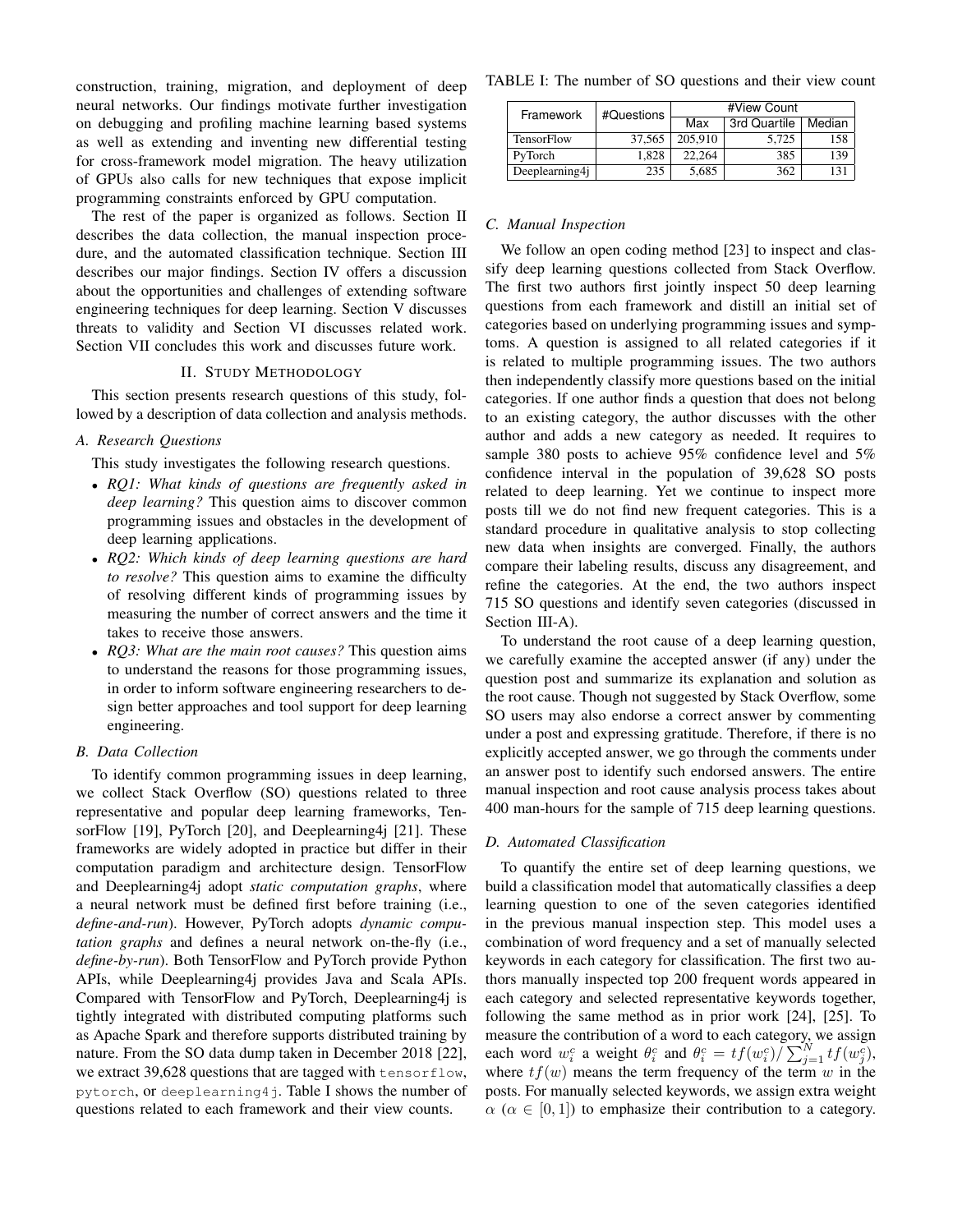Given a deep learning question, we compute its score with respect to each category,

$$
s^{k} = \sum_{i=1}^{N} (\theta_i^c + \text{Manual} * \alpha) * tf(w_i^c).
$$
 (1)

where  $k$  refers to the k-th category and  $Manual$  is a binary variable that indicates whether a keyword is a manually selected representative keyword. We split the manually classified 715 question posts into 429 training instances  $(60\%)$  and 286 test instances (40%). We fine-tune the parameter  $\alpha$  with 0.01 granularity. When setting  $\alpha$  to 0.18, the classification model achieves the best test accuracy with 79.6% precision and 80.3% recall. Table II shows the precision and recall for individual categories. Though a deep learning question may be related to multiple categories, it is often hard to decide a proper threshold for relevant categories. Thus, we consider the most relevant categories (i.e., the ones with the highest score) in automated classification.

TABLE II: Classification Accuracy of Different Categories

| Category         | #Training data | #Test data | Precision | Recall |
|------------------|----------------|------------|-----------|--------|
| Implementation   | 166            | 108        | 0.875     | 0.824  |
| Program Crash    | 134            | 78         | 0.853     | 0.829  |
| Performance      | 49             | 27         | 0.733     | 0.786  |
| Installation     | 55             | 38         | 0.903     | 0.903  |
| Comprehension    | 59             | 28         | 0.750     | 0.706  |
| Training Anomaly | 45             | 45         | 0.773     | 0.810  |
| Model Migration  | 34             | 28         | 0.684     | 0.765  |
| Overall          | 542            | 352        | 0.796     | 0.803  |

Using this automated technique, we are able to quantify the overall distribution of programming issues in the entire set of deep learning questions in Stack Overflow. We experiment with other document classification models such as using tf-idf in conjunction with SVM but find that those models do not behave well, since many SO posts are short documents and there is also a lack of training data. Nevertheless, we do not argue that this classification algorithm is the best algorithm nor claim it as a novel contribution. We adopt this algorithm because it is simple to build and also achieves reasonable accuracy (79.6% precision and 80.3% recall), which could provide a good estimation about the prevalence of different kinds of deep learning questions asked in Stack Overflow.

Replication package. The entire dataset of 39,628 deep learning questions, the manual inspection spreadsheet, and the automated classification tool are publicly available.<sup>1</sup> Software engineering researchers who wish to conduct similar analysis on deep learning could use this replication package and the dataset.

## **III. ANALYSIS OF THE RESULTS**

## A. RQ1: What deep learning questions are frequently asked?

Figure 1 shows the distribution of different kinds of deep learning questions in the entire set of 39,628 SO posts.

<sup>1</sup>https://github.com/tianyi-zhang/deep-learning-stack-overflow



Fig. 1: Distribution of frequently asked deep learning questions in different categories

Overall, program crash, model migration, and implementation are the top three most frequently asked DL questions, while comprehension and performance are less frequently asked.

Categories such as *training anomaly* and *model migration* represent emerging programming issues that are unique to deep learning applications. Though other categories such as program crashes and implementation are well-known software engineering problems, their questions still exhibit new aspects of programming challenges due to the data-driven computation paradigm and GPU utilization in deep learning systems.

**Implementation.** Questions in this implementation category concern how to implement desired functionality or how to use an API of interest. Developers also wonder how to adapt the implementation of a desired neural network for a different task or a different dataset. Since deep learning heavily use GPUs for model training, many implementation questions involve how to use GPUs effectively, e.g., how to allocate a specific amount of GPU memory, how to separate the computation between CPU and GPU, etc. For instance, a developer asked how to properly assign data preprocessing operations to CPU so that GPU can focus on training only (Post 46001982).

One interesting sub-category of implementation questions is about distributed training. Training a large neural network with a large volume of data can take an impractically long time on a single GPU. Therefore, developers often resort to distributed training with multiple GPUs. A typical question in distributed training is about optimizing its parameter sharing strategy when a neural network is replicated on each GPU (i.e., data parallelism). Post 39595747 asks about how to first aggregate gradients among GPUs in the same machine before synchronizing with the parameter server to avoid bandwidth saturation. Compared with data parallelism, model parallelism requires developers to manually partition a neural network to different pieces and assign them to different devices (CPU and GPU), which is more tricky due to data dependencies between neurons (e.g., Post 42069147). The more dependencies a partitioning breaks, the more communication may be introduced to transfer data across devices. Overall, given a network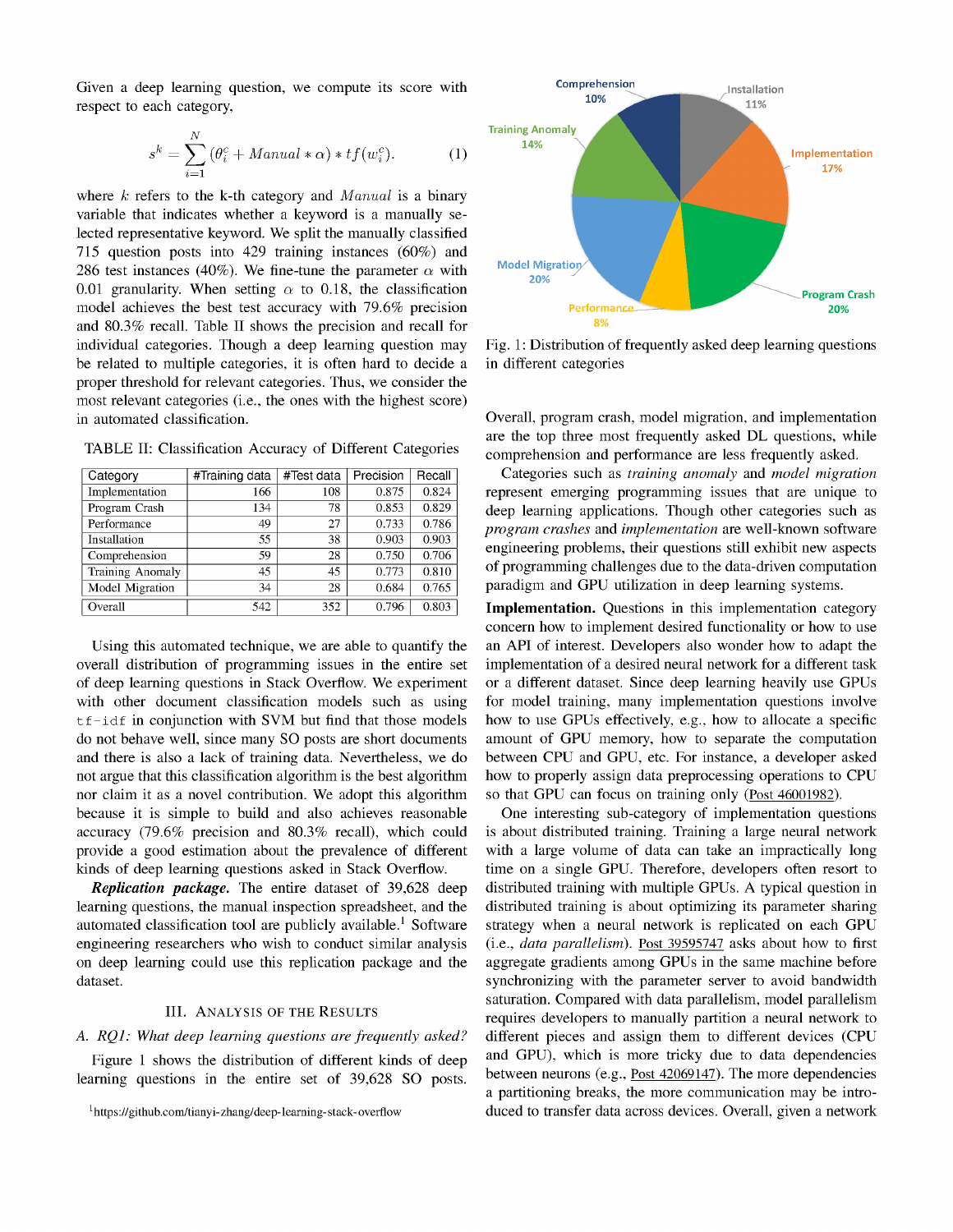```
1 ...
2 def conv2d(x, W):
3 return tf.nn.conv2d(x, W, strides=[1, 1, 1, 1],
         padding='SAME')
4
5 def max_pool_2x2(x):
6 return tf.nn.max_pool(x, ksize=[1, 2, 2, 1], strides =
          [1, 2, 2, 1], padding='SAME')
7
8 mnist=input_data.read_data_sets('MNIST_data',one_hot=
       True)
  9 x=tf.placeholder("float",shape=[None,784])
10 y=tf.placeholder("float",shape=[None,10])
11 x_image=tf.reshape(x,[-1,28,28,1])
12
13 #Layer 1: convolutional + max pooling
14 W_conv2=weight_variable([5,5,1,64])
15 b conv2=bias variable([64])
16 h_conv2=tf.nn.relu(conv2d(x_image,W_conv2)+b_conv2)
17 h_pool2=max_pool_2x2(h_conv2)
18
19 #Layer 2: ReLU+Dropout
20 W_fc1=weight_variable([7*7*64,1024])
21 b_fc1=bias_variable([1024])
22 h_pool2_flat=tf.reshape(h_pool2,[-1,7*7*64])
23 h_fc1=tf.nn.relu(tf.matmul(h_pool2_flat,W_fc1)+b_fc1)
24 ...
```


architecture and a distributed environment, it is challenging to figure out how to partition data and operations across multiple devices to achieve optimal and reliable training performance.

Program Crash. Questions in this program crash category concern about runtime exceptions that crash a program. We mainly discuss three types of crash errors—*shape inconsistency*, *numerical error*, *CPU/GPU incompatibility*, which are frequently asked in deep learning applications but not so often in traditional software systems.

*Shape Inconsistency.* Shape inconsistency refers to runtime errors caused by unmatched multi-dimensional arrays between operations and layers. Figure 2 shows an example of shape inconsistency in a convolutional neural network. Given an input tensor in the shape of [?,28,28,1], the first convolutional layer (lines 13-17) produces a tensor in the shape of [?,14,14,64] after striding and max pooling. However, the second ReLu layer expects an input tensor in the shape of [?,7,7,64], leading to the shape inconsistency. To reduce the output tensor to the right shape, the stride of the first convolutional layer (line 3) should be set to  $[1,2,2,1]$ instead of  $[1,1,1,1]$ . When shape inconsistency occurs, developers often express the desire to view the input and output tensor shapes among network layers (Post 51460835). However, deciding tensor shapes is not straightforward, since the high-level network construction APIs in modern DL frameworks hide everything behind the scene. Furthermore, since tensors can have dynamic shapes, shape inconsistency cannot be simply detected via static type checking. Instead, it requires customized dataflow analysis accounting for both layer connectivity and operations that transform tensor shapes.

*Numerical Errors.* Since deep neural networks extensively use floating point computation [26], they can be highly vul-



Fig. 3: An NaN error occurs at line 4 when computing cross entropy with logits (Post 40192728).

nerable to numerical errors in both training and evaluation. Numerical errors are notoriously hard to debug, partly because they may only be triggered by a small set of rarely encountered inputs. One typical numerical error is not-anumber (NaN) values. For example, in Figure 3, the expression ys\_reshape\*tf.log(prediction) (line 3) may yield  $0 * log(0)$  and further produces NaN values, since the previous ReLU layer can output zero. Adding a small positive value (line 4) can prevent this error. In Tensor-Flow, it is generally recommended to use another function, tf.nn.softmax\_cross\_entropy\_with\_logits, to compute cross entropy, since this function properly handles corner cases that may cause NaN errors.

*CPU/GPU Incompatibility.* GPU/CPU incompatibility often occurs when switching model training from CPU to GPU. As a common practice, developers often run and test their deep neural networks on CPU first and then port them to GPU to speed up training. Compared with CPU, GPU supports different data types and operations that are customized and optimized for parallel computation across GPU kernels. To perform training on GPU, developers must make sure all data and operations in their neural networks are compatible with GPU. Modern DL frameworks often hide such implicit design decisions nicely and expose global flags and APIs to automatically transfer data between CPU and GPU. Therefore, developers only need to make small changes to their existing code to port it to GPU. However, making such subtle changes is error-prone. In Figure 4, even though the programmer converts the input data to its GPU-compatible version by calling cuda() at line 3, the code snippet will throw TypeError at line 12 when running on GPU, since the programmer forgets to convert other data (e.g., decoder\_hidden, decoder\_context) to GPU. Such mistakes can be hard to catch in a large and complex neural network, leading to a program crash.

Training Anomaly. This category is related to unreliable training behaviors. Neural network training is essentially a process of continuously adjusting model parameters based on previous predication errors measured by a loss function. To achieve high prediction accuracy, the training process often involves a huge amount of training data and a collection of optimization tricks such as mini-batching and feature scaling. Any training data errors or mis-conducted optimization tricks could cause training anomalies. Various training anomalies are reported on Stack Overflow, including extremely low or high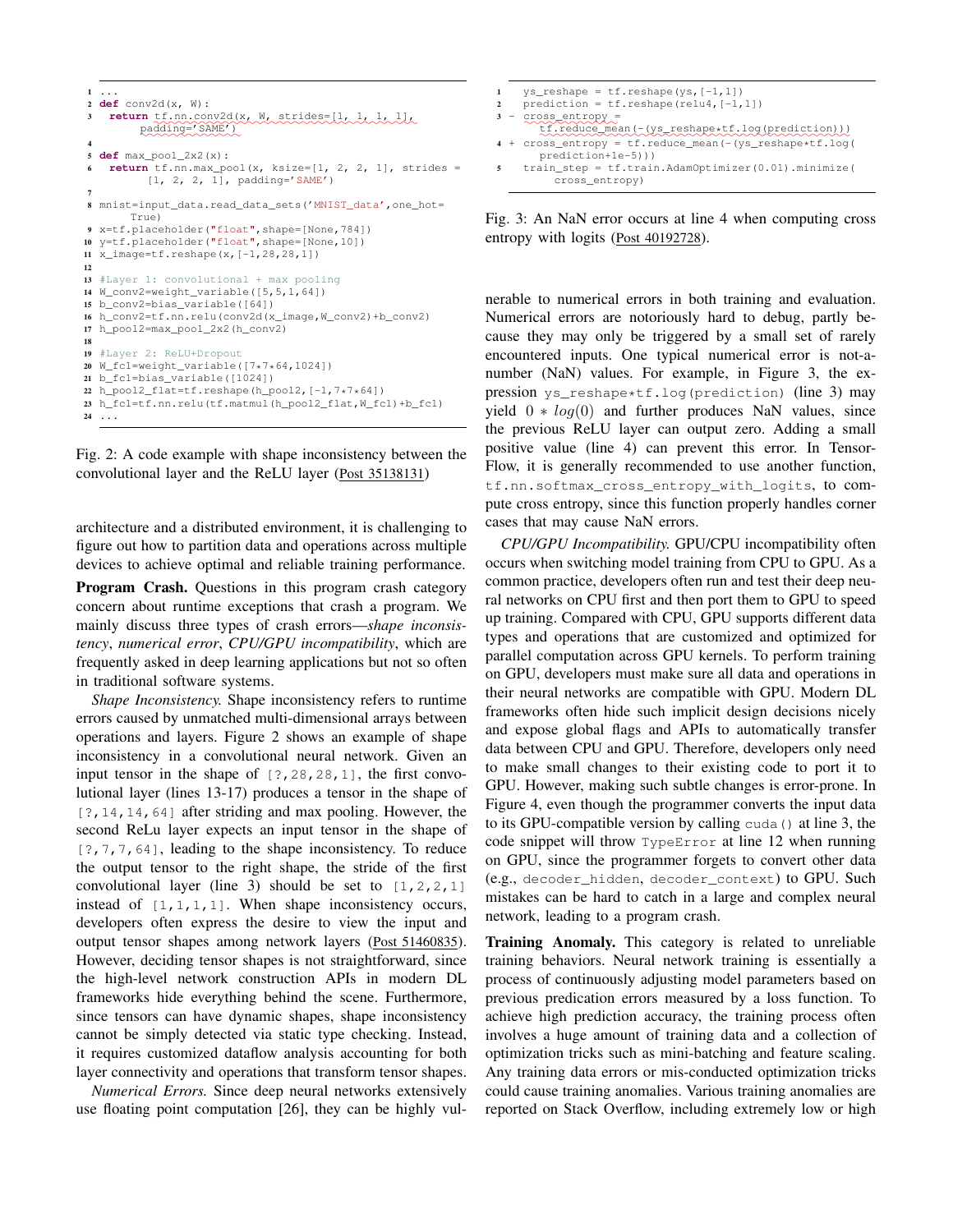```
1 encoder_hidden = encoder_test.init_hidden()
2 if USE_CUDA:
3 word inputs = Variable(torch.LongTensor([1, 2, 3]).
            cuda())
4 else:
5 word inputs = Variable(torch.LongTensor([1, 2, 3]))
 6
7 encoder_outputs, encoder_hidden = encoder_test(
        word_inputs, encoder_hidden)
8 decoder_attns = torch.zeros(1, 3, 3)
 9 ✿✿✿✿✿✿✿✿✿✿✿✿
decoder_hidden ✿
=✿✿✿✿✿✿✿✿✿✿✿✿✿
encoder_hidden
10 ✿✿✿✿✿✿✿✿✿✿✿✿✿
decoder_context ✿
=✿✿✿✿✿✿✿✿✿✿✿✿✿✿✿✿✿✿✿✿
Variable(torch.zeros(1,
        ✿✿✿✿✿✿✿✿✿✿✿✿✿✿✿✿✿✿✿✿✿✿
decoder_test.hidden_size))
11
12 decoder_output, decoder_context, decoder_hidden,
        decoder_attn = decoder_test(word_inputs[0],
        decoder context, decoder hidden, encoder outputs)
```
Fig. 4: TypeError occurs at line 12 when running the PyTorch model on GPU due to incompatible float tensor types between CPU and GPU (Post 46704352)

accuracy, loss values never dropping, overfitting, discontinuous accuracy values between iterations, unstable loss values, etc. Here, we discuss one representative example that is frequently asked in Stack Overflow. In Post 34743847, the training loss was initially low but quickly increased to a large value and kept bouncing back and forth without converging. The reason is that the learning rate is 0.1, which is too high for this specific task. A high learning rate can cause drastic updates on network parameters, leading to a vicious cycle of everincreasing gradient values (i.e., *gradient exploding*). Besides, exploding gradients can also be caused by improper weight initialization. For instance, in Post 36565430, for a deep neural network with more than 10 layers, the extra layers could make the gradients too unstable, making the loss function quickly devolve to NaN. The best way to fix this is to use Xavier initialization [27]. Otherwise, the variance of initial values tends to be too high, causing instability.

Since training anomalies do not crash a program, there are no error messages or stack traces that a developer can start investigation from. To debug such anomalous behavior, experienced developers may print parameters and gradients to console and observe how their values change over training epochs. Then they may decide which hyperparameter to tune based on their own heuristics. However, such trail-and-error method is tedious and cumbersome when debugging a large neural network with thousands of neurons and millions of parameters. Existing visualization tools such as TensorBoard [28] and Visdom [29] can provide a bird's-eye view of the entire training process. However, these tools only plot high-level quantitative metrics over training epochs but lack the traceability to pinpoint which statement, operation, or hyperparameter could cause such an anomaly.

Model Migration and Deployment. Questions in this category concern about porting model implementations between different frameworks or deploying saved models across different frameworks or platforms. In such a migration or deployment process, behavior inconsistency often occurs due to

variations or incompatibilities between different frameworks, platforms, or library versions. For instance, in Post 49447270, the developer wanted to import the weights of a Theano-based CNN model into a predictor written in PyTorch. As Theano and PyTorch adopt different matrix formats in a convolutional layer by default, the predictor could not behave properly without matrix format conversion. As another example, a developer found that the output quality was much lower when restoring a saved model that was trained on a server in a mobile device (Post 49454430). It is critical to ensure behavior consistency of the same model in different settings for deployment. However, such behavior inconsistency is often hard to diagnose due to a lack of tool support for systematically testing and comparing model behavior between different platforms or frameworks.

To deploy a neural model on mobile devices or embedded systems, quantization techniques are commonly used to reduce model size [30]. However, quantization can cause various errors such as program crashes and performance issues. For instance, after reducing floating point precision to 8 bit, a developer found that the quantized model was about 20X slower than the original one (Post 39469708). With an increasing demand of migrating a deep learning model from cloud servers to mobile devices and IoT devices, a differential testing framework that systematically detects behavior consistency of the same model in different settings is necessary for improving the robustness of a model.

Performance. Questions in this performance category concern about training time and memory usage of deep learning models. Training neural networks is computationally demanding. Therefore, developers often concern about training performance in terms of execution time and memory usage. Many performance questions in Stack Overflow ask for advice on how to optimize model implementation and how to fix performance bugs such as memory leaks. Developers also ask about the performance difference between different platforms, frameworks, and GPUs. For instance, a developer implemented an image recognition model for ImageNet using both MXNet and TensorFlow but found that, when training using four GPUs, TensorFlow was much slower than MXNet (Post 36047937). There are similar questions about TensorFlow vs. Caffe (Post 37255626), PyTorch vs. TensorFlow (Post 50784130), etc. When such divergent behavior occurs in different settings or frameworks, developers often wonder whether it is caused by framework differences or implementation bugs in their own code. This indicates a need for diagnosing and empirically benchmarking performance differences among different platforms and frameworks.

In addition to training time, GPU utilization ratio is another important metric that developers often use to diagnose performance bugs in deep learning. GPU usage depends on many factors including the size of a neural network, batch size, and data pre-processing. For instance, using GPUs can actually slow down the overall training process for small neural networks with light computation, since the overhead of memory allocation and data transferring can overwhelm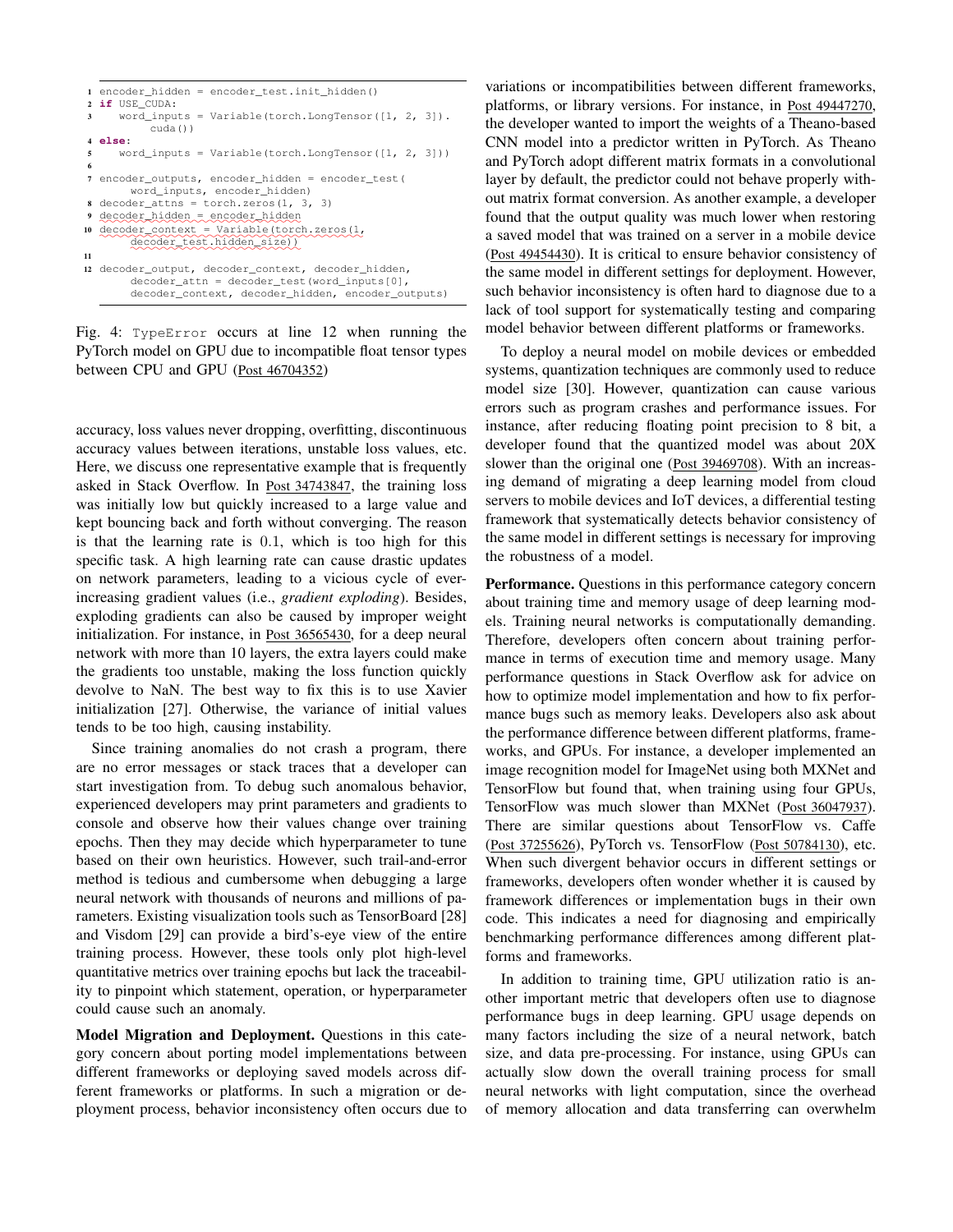the speed-up benefit (e.g., Post 38688777, Post 47900761). Minibatch gradient descent is a common trick to exploit the full power of GPUs by feeding multiple training instances to train a neural network all at once. Developers often encounter a low GPU usage rate due to small batch sizes (Post 47971512, Post 52159053). Using a large batch size can make the training process converge more quickly by computing gradients from multiple training instances in parallel. On the other hand, a large batch size can also lead to out-of-memory errors, since it requires a lot of memory to hold such large batches and corresponding tensors (Post 38010666, Post 45916769). CPU computation can also become a bottleneck of GPU usage. For instance, in Post 35274405, the developer found that the GPU usage rate always bounced back and forth between 0% and 80% during training. The reason is that each training iteration starts from fetching and preprocessing a batch of training instances from a queue, which is really slow and thus blocks GPU computation.

Comprehension. Questions in this comprehension category ask for clarifications on concepts, algorithms, and framework APIs in deep learning. Oftentimes, these comprehension questions are simply answered by quoting or summarizing existing learning resources. Yet just like any other emerging techniques, a large portion of SO posts are about the clarity of documentations and the lack of code examples in deep learning. For example, in Post 34240703, the developer is confused about the usage of logits in the cross-entropy functions and asks for code examples to illustrate the difference between two similar functions, tf.nn.softmax and tf.nn.softmax\_cross\_entropy\_with\_logits.

Installation. Questions in this installation category are related to software reliability issues caused by incompatible library installation. Deep learning frameworks are notoriously hard to install due to complex software and hardware dependencies and version incompatibilities. For example, each TensorFlow version is only compatible with certain cuDNN library versions, which further depends on certain CUDA versions and Nvidia GPU models. Due to the rapid evolution in DL frameworks, many framework versions are not backward compatible. Package managers such as conda and pip do not always make installation easier, especially when DL framework dependencies are cluttered with other software. Upgrading a single library can become catastrophic, breaking the entire dependency chain and affecting other installed software.

We also analyze the distribution of deep learning questions in different issue categories over years, as shown in Figure 5. Starting from 2015, the number of deep learning questions increases dramatically each year, indicating the increasing popularity of deep learning. Although there are no major topic changes over years, the percentage of installation questions decreases from 20% in 2015 to 11% in 2018. Similarly, the percentage of implementation questions also decreases slightly from 19% to 16%. This can be caused by the fact that DL frameworks are getting more stable and their documentations are also getting more comprehensive. For instance, now there



Fig. 5: Distribution of deep learning questions in different categories over time



Fig. 6: Percentage of deep learning questions with accepted answers in Stack Overflow

is a TensorFlow webpage that keeps track of build and installation issues posted on Stack Overflow and GitHub [31]. By contrast, the percentage of model migration questions are constantly increasing over time, from  $14\%$  in 2015 to 22 % in 2018. Based on manual inspection, the majority of model migration questions are about migrating from Theano and Caffe to TensorFlow and PyTorch, rather than the other way around. This can be caused by the fact that, with strong development teams devoted from Google and Facebook, TensorFlow and PyTorch now provide more functionality and tool support and thus attrack more developers than Theano and Caffe. In fact, Theano has already stopped active development and maintenance due to the competition from industry [32].

# B. RQ2: Which kinds of deep learning questions are harder to resolve?

Stack Overflow encourages users to accept an answer, if the answer is correct or useful to resolve the question. Therefore, we consider that a Stack Overflow question is resolved, if the question has an accepted answer. We investigate the difficulty of resolving different kinds of deep learning questions from two perspectives. First, we analyze how many deep learning questions in a category have accepted answers. Among those questions with accepted answers, we further analyze how long it takes to receive a correct answer after a question is posted on Stack Overflow.

Figure 6 shows the percentage of deep learning questions that have accepted answers in each category. Around 41  $%$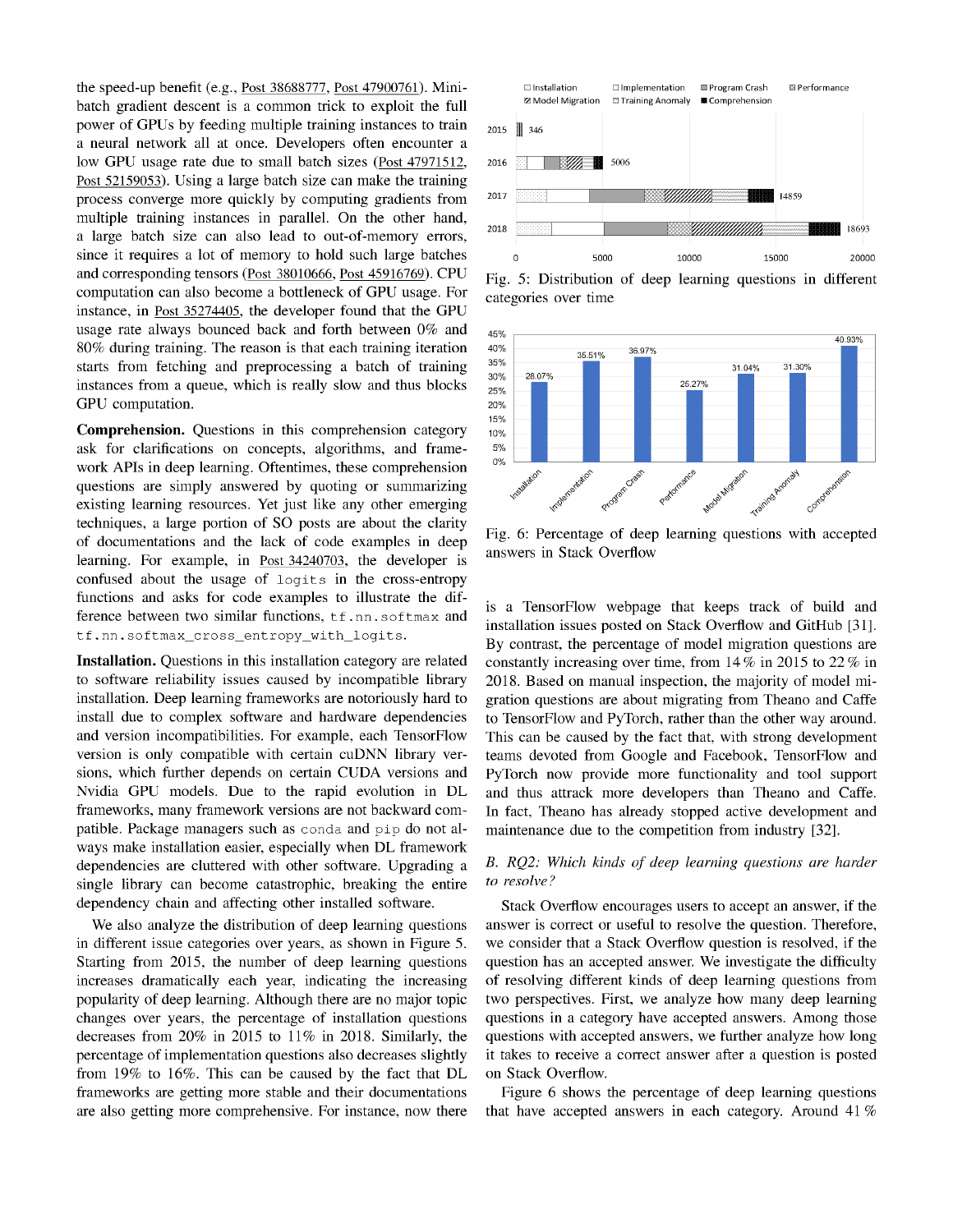

Fig. 7: Distribution of the time length to receive a correct answer for different kinds of deep learning questions

of comprehension questions have accepted answers, which is the highest rate among all categories. Based on the manual inspection, many comprehension questions are asked because developers are not familiar with machine learning concepts or because the documentation is unclear. Such comprehension questions are relatively easy to answer compared with other kinds of questions. By contrast, only 25 % of performance questions have accepted answers, which is the lowest. Furthermore, among all categories, performance questions also take the longest time to receive a correct answer. As shown in Figure 7, performance questions take 4.3 hours on average to receive a correct answer, while program crash questions take only 1.7 hours. Compared with other issues such as program crashes, performance issues do not have error messages that trace back to specific lines of code. Developers have to use profiling tools to first diagnose which operation is the bottleneck in order to further investigate the root cause. However, profiling support from deep learning frameworks is still primitive. For instance, since PyTorch does not provide any profiler, PyTorch developers have to manually instrument a neural network to gather performance metrics using Python modules such as time (Post 49989414). In addition, performance bugs often occur in the training stage and many of them require specific GPUs or a distributed environment to reproduce (e.g., Post 49235599, Post 37255626). On the other hand, many program crashes such as type errors and shape inconsistencies often occur in the graph construction stage, which only requires CPU and is therefore relatively easy to be reproduced by other developers.

## *C. RQ3: What are the main root causes?*

Certainly, some SO questions are simply because developers do not have enough machine learning background or do not read documentations carefully. However, a large portion of questions are caused by common mistakes that different developers repetitively make. In addition, the lack of tool support also makes it hard to diagnose certain types of errors in deep learning and thus developers have no choice but turn to online Q&A forums, which may deserve attention from framework developers and software engineering researchers. We identify five main root causes of the common programming issues during the manual inspection.

API misuse. API usage violations are the root cause of various runtime errors and training anomalies. For instance, developers must call zero\_() after loss.backward() to zero out gradients to avoid exceptions in PyTorch (Post 46513276). Some API usage violations are implicit and hard to spot. For instance, TensorFlow requires to initialize all tf.Variable objects by calling initialize\_all\_variables, which is easy to follow for user-defined variables. However, certain functions such adam and momentum optimizers define variables internally and thus developers still need to explicitly initialize variables before training (Posts 33788989, 36007883). In such cases, it is critical to provide more *information transparency* about critical internals of APIs and functions.

GPU computation. Utilizing GPUs raises a spectrum of programming challenges when building deep learning applications. GPUs impose critical programming constraints that must be followed to avoid runtime errors, training anomalies, and performance bugs. For example, developers cannot directly convert a PyTorch tensor  $x$  to an equivalent NumPy array by calling x.data.numpy() in GPU. Instead, developers have to move a tensor to CPU first and then convert it to NumPy by calling  $x$ .data.cpu().numpy() (Post 44351506). When porting a deep learning model from CPU to GPU, such unsupported function calls must be rewritten first before training. Though GPUs play such an important role in deep learning, many GPU interfaces and usage scenarios are not well documented. For example, Post 38580201 illustrates how to use a function list\_local\_devices to list available GPUs in TensorFlow, which receives 128 upvotes. However, this function is not documented at all.

Incorrect hyperparameter selection. Modeling mistakes such as improper hyperparameters are often the root cause of unexpected model behavior such as low accuracy and overfitting. For example, in Post 37914647, the developer built a simple neural network to learn arithmetic addition but found that the training accuracy was always 100 %, even with garbage data. The reason was that the developer intended to learn a linear regression model to approximate addition, but mistakenly used the cross-entropy loss function, which was designed for classification problems. The developer should use the mean square error (MSE) loss function instead. Another developer sets the embedding dimension too high for a small vocabulary, which causes overfitting (Post 48541336). Thus, it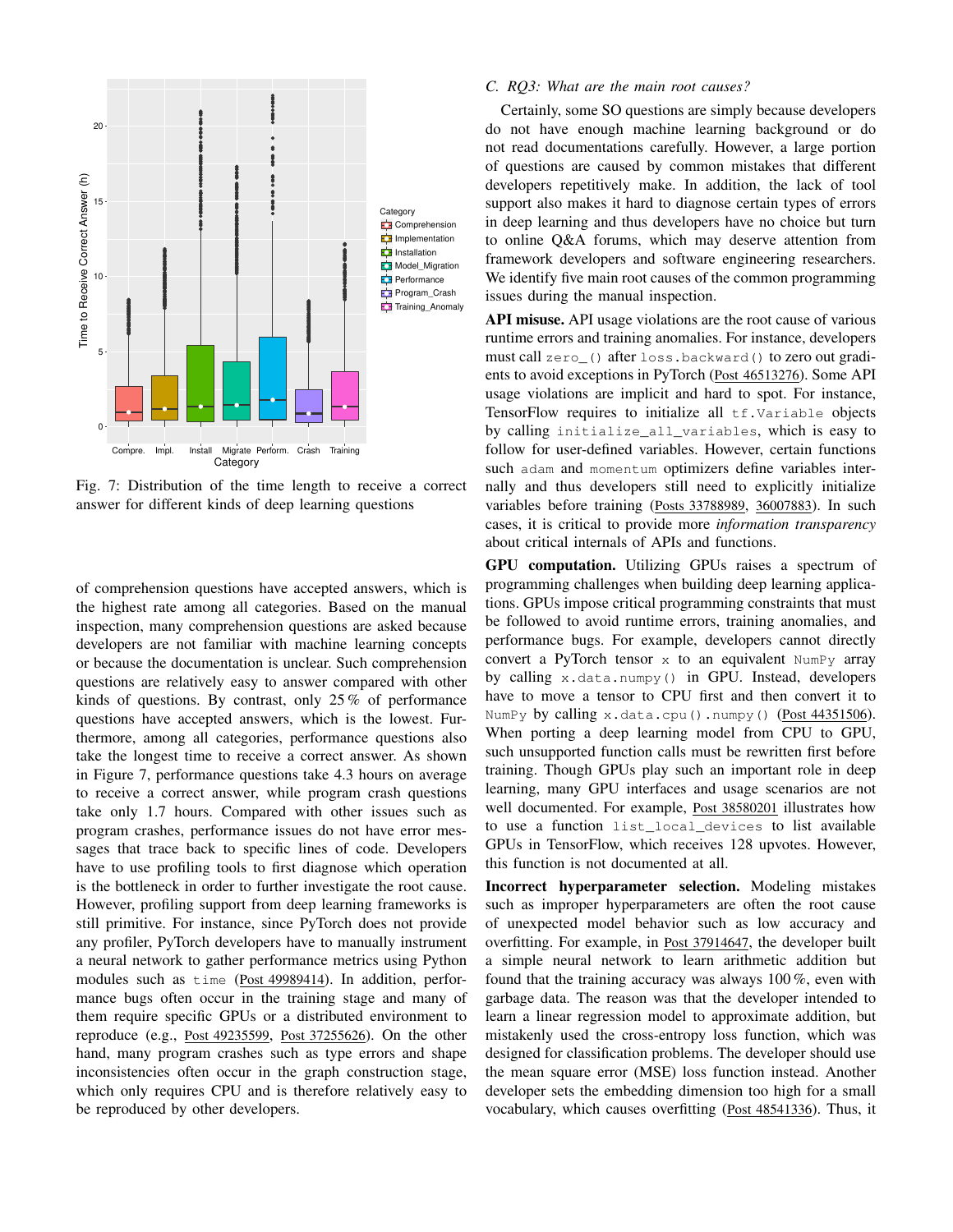```
1 # define a neural network
2 def train_op():
3 images, true labels = inputs()
4 predictions = NET(images)
5 true_labels = tf.cast(true_labels, tf.float32)
6 loss = tf.nn.softmax_cross_entropy_with_logits(
              predictions, true_labels)
7 return OPTIMIZER.minimize(loss)
8
9 # train the network
10 def train():
1112 while not coord.should_stop():
13 \qquad \qquad \qquad \qquad \qquad \qquad \qquad \qquad \qquad \qquad \qquad \qquad \qquad \qquad \qquad \qquad \qquad \qquad \qquad \qquad \qquad \qquad \qquad \qquad \qquad \qquad \qquad \qquad \qquad \qquad \qquad \qquad \qquad \qquad \qquad \qquad 
14 training = train_op()
15 sess.run(training)
16 ...
```
Fig. 8: A TensorFlow code snippet that defines a neural network within the training process and thus hangs forever during training, simplified from Post 35274405.

can be beneficial to mine common combinations and values of hyperparameters and show how others set hyperparameters.

Static graph computation. Unlike PyTorch, TensorFlow adopts static computation graphs, where a neural network must be defined before training. Though such *define-andrun* paradigm can improve training performance via minibatching, it is not straightforward to program with, leading to many programming mistakes. A common mistake is to define a neural network within the training process, as shown in Figure 8. The function call, train\_op at line 14 keeps adding new operations to the neural network in each training iteration, making the network grow bigger and bigger and thus quickly draining out the computation power.

Static graph computation also causes difficulty in debugging training behavior, accounting for many debugging questions in Stack Overflow. General-purpose debuggers such as  $pdb^2$ cannot be used to inspect runtime values when training the computational graph in TensorFlow. Instead, TensorFlow uses the tf.Session interface to communicate between a static graph and the training process. Developers have to evaluate a tensor using  $tf$ . Session functions first and print its values to the console for further analysis, which is not straightforward. In Stack Overflow, many developers feel confused about how to inspect runtime values in TensorFlow (e.g., Post 47710467, Post 33679382, Post 33633370). This is very different from traditional software debugging, where developers can simply inject a breakpoint and step through the execution. Though TensorFlow now provides a debugger called  $t_f$ dbg<sup>3</sup> for TensorFlow models, where you can step through the execution and check values, it is cumbersome to set up as complained by many developers in Stack Overflow (e.g., Post 44211871, Post 46025966, Post 46104266).

Limited debugging and profiling support. Debugging a deep learning model is fundamentally different from debugging a regular program. Because the decision logic of deep learning

models is not directly specified by developers, but learned from training data. The backbone of a deep learning model is a data-flow graph. Though a stack trace may point to a specific line of code, the real fault can reside in the training data, hyperparameter selection, hardware, and versioning. Different training data and hyperparameters can lead to unexpected behavioral divergence, which is hard to debug by just comparing high-level metrics such as training loss over time. Setting random seeds, data dropout, and some GPU operations can cause non-determinism in model training, making it harder to debug (Post 39938307). When an error occurs in GPU or in a distributed setting, developers cannot easily track which operation at which step raises the error (Post 50661415). There is also limited tool support for runtime monitoring or profiling in GPU and in a distributed environment (Post 34775522). Developers cannot do much except for waiting the training process to finish, staring at log files, and tuning the model via trial and error.

When performance issues occur, developers find it hard to identify which line of code or which operation introduces the bottleneck. The profiling support in PyTorch and Deeplearning4j is still primitive. In PyTorch, developers have to manually instrument a neural network using the built-in Python modules such as  $\times$  time<sup>4</sup> and  $\sigma c^5$  to collect the execution time and memory fingerprint. Similarly, developers also have to use a general-purpose JVM profiler to profile a Deeplearning4j model. TensorFlow provides its own profiling feature, *runtime* statistics feature<sup>6</sup>, which is tightly integrated with its visualization tool, TensorBoard. However, TensorBoard is cumbersome to use, since developers have to write extra boilerplate code to set up TensorBoard and collect performance metrics. In Stack Overflow, we observe a variety of errors such as web browser compatibility errors (Post 33680397) and display errors (Post 34416702), when setting up and using TensorBoard.

Existing visualization tools such as TensorBoard [28] and Visdom [29] provide a good summary of high-level metrics such as training accuracy over iterations. However, these tools are not suitable for low-level debugging activities such as inspecting runtime values and setting a watchpoint for NaN values. A common practice is still to print runtime values to a console or log files and manually scan for potential errors such as exploding gradients. Due to the ever-increasing model complexity and data volume, now it is common to train deep neural networks with multiple GPUs or a cluster of workers. Such distributed training brings more challenges in debugging deep learning models, since runtime errors and training anomalies are compounded with communication bandwidth and latency as well as neural network partitioning and placement in a distributed setting.

### IV. RESEARCH OPPORTUNITIES

Certain categories such as installation and comprehension are general issues in software engineering rather than specific

<sup>2</sup>https://docs.python.org/3/library/pdb.html

<sup>3</sup>https://www.tensorflow.org/guide/debugger

<sup>4</sup>https://docs.python.org/3/library/time.html

<sup>5</sup>https://docs.python.org/2/library/gc.html

 $6$ https://www.tensorflow.org/guide/graph\_viz#runtime\_statistics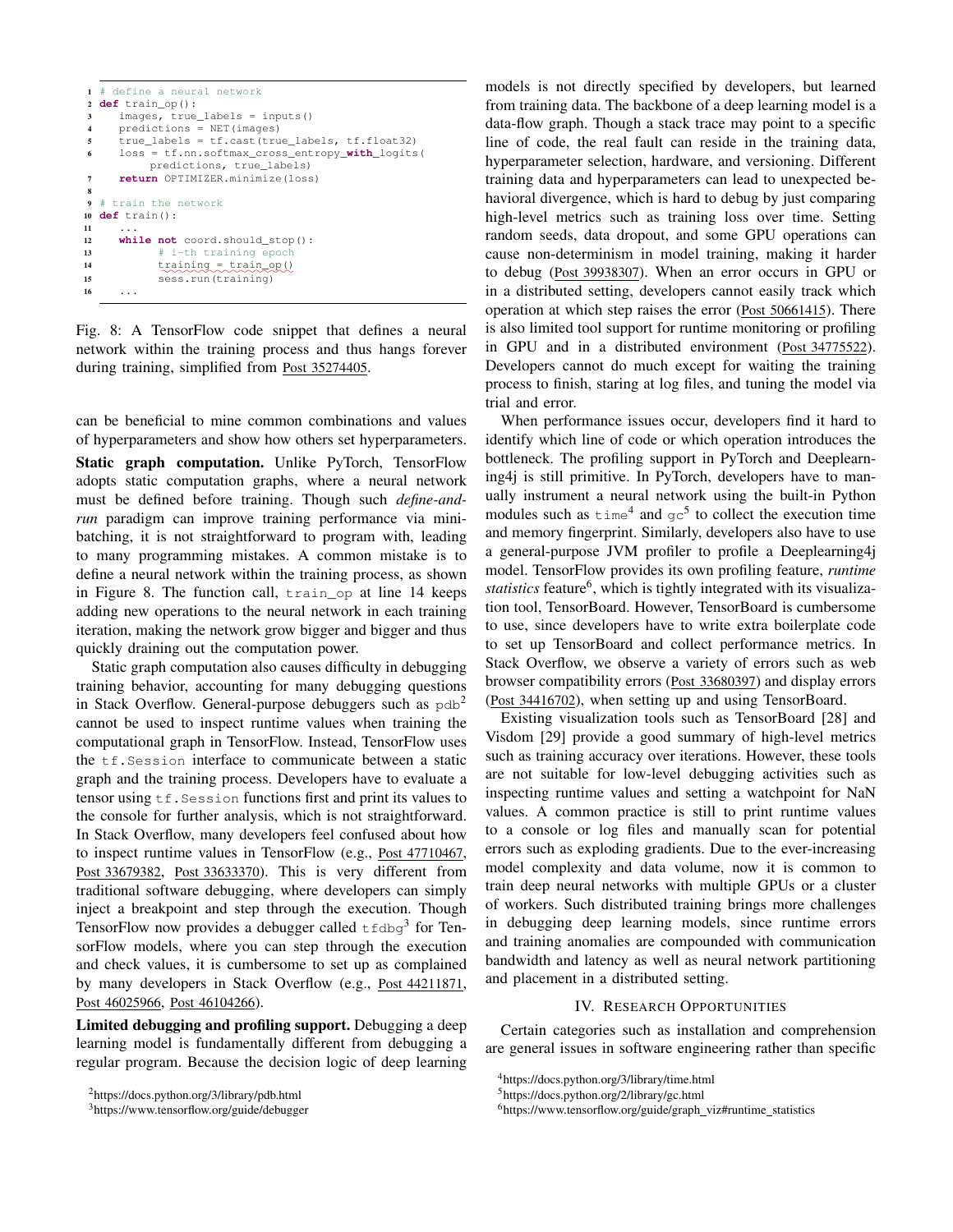to deep learning applications. However, in deep learning applications, many issues such as program crashes and unexpected behavioral inconsistencies after model deployment are due to the incompatibility between installed libraries and hardware or a lack of understanding of library functions. Therefore, in order to build reliable deep learning systems, it is important to understand commonly asked questions related to those aspects and think about solutions for better library dependency management and documentation, especially given the rapid revolution of deep learning libraries and the heavy utilization of hardware units compared with traditional software systems. We briefly discuss three major implications of our findings on future research below.

Implication 1: Mining implicit API usage protocols and hyperparameter combinations is needed. There are many implicit but critical API usage protocols enforced by deep learning frameworks and GPU computation. Failing to follow these constraints will lead to program crashes, training anomalies, and performance bugs. Deep learning frameworks often lack documentations of these API usage protocols. Therefore, it is beneficial to automatically mine such API usage protocols from neural network implementations available on GitHub. In addition, since hyperparameters are often specified as function parameters, mining common combinations of hyperparameters and showing how other developers set them can provide guidance for model design and tuning.

Implication 2: Facilitating debugging and profiling is needed. Runtime monitoring and profiling support needs to be improved, especially when training with multiple GPUs and machines. Testing and runtime verification techniques could be useful to detect training anomalies. For instance, an envisioned technique should enable data scientists and machine learning engineers to expressively specify desired high-level properties as test oracles or assertations that can be propagated across training iterations. Then, an abnormal training execution state that violates those properties (e.g., numerical errors, concurrency issues, incorrect parameter configuration) could be captured at runtime for further analysis.

Implication 3: Cross-framework and cross-platform differential testing is needed. Behavior inconsistency often occurs when migrating a model between different frameworks or deploying a model to a different platform (e.g., Android, IOS, web browsers). However, it is hard to uncover and diagnose such behavioral inconsistency due to a lack of tool support. Existing testing techniques mainly focus on identifying test inputs that improve a given test coverage metric for test generation [9]–[12], [33]. Therefore, a differential testing framework that systematically tests and uncovers behavior inconsistency of the same model in different settings is needed, especially with an increasing demand for migrating and deploying a deep learning model from cloud servers to mobile devices and other edge computing devices.

As future work, we plan to send surveys and conduct semi-structured interviews with professional machine learning engineers and data scientists to understand common practices

and principles to address these challenges in industry and solicit feedback about desired tool support.

## V. THREATS TO VALIDITY

Internal Validity. The combination of manual analysis and automated classification raises several threats to internal validity. First, the manual analysis of deep learning questions in Stack Overflow is subjective. To reduce the bias, two authors independently inspected a total of 715 deep learning questions and discussed classification disagreements. The taxonomy was finalized based on the consensus of two authors after resolving all disagreements.

Since it is challenging to manually inspect all 39,628 deep learning questions, we develop an automated technique to classify them to seven categories identified in the manual analysis. Both the precision and recall of our classification technique are about 80%, which is commonly acceptable for automatic natural language analysis in software engineering [34]–[37]. Nevertheless, questions can still be inevitably misclassified. The automated classification is based on the manually identified categories that may not fully cover all categories in the entire set of 39,628 questions. To mitigate this issue, the authors followed an open-coding method [23] to iteratively develop and refine the categories of frequently asked questions and continued to inspect more SO posts, until no new programming issue categories were found.

In RQ2, we consider the accepted answer of a SO question as the correct answer. Yet, some SO users may endorse correct answers by commenting below answer posts, rather than explicitly accepting them as correct answers. Therefore, we may miss correct answers that are not accepted by question asksers. As a result, the percentage of real correct answers in each category could be slightly higher in Figure 6.

External Validity. The external validity concerns about the generalizability of our results. In order to mitigate this issue, we analyze programming questions related to three popular and representative deep learning frameworks with different computation paradigms and infrastructures. But still, we may miss unique programming issues in other deep learning frameworks that are not included in our study scope, such as MXNet [38] and Caffe [39]. Since we only analyze deep learning questions asked in Stack Overflow, we may overlook valuable insights from other sources. In future work, we plan to conduct in-depth interviews with professional deep learning engineers and solicit their feedback to mitigate this issue. Furthermore, given the rapid evolution of deep learning frameworks, it is unclear how long our findings may stay valid and what new challenges may emerge in the future. Any breakthrough in industry and academia may significantly change the way developers write deep learning programs. For example, Microsoft and Facebook released the first version of Open Neural Network Exchange (ONNX), a new neural network exchange format and ecosystem for interchangeable machine learning models in 2017 [40]. Later, IBM, Huawei, Intel, AMD, ARM and Qualcomm announced support for the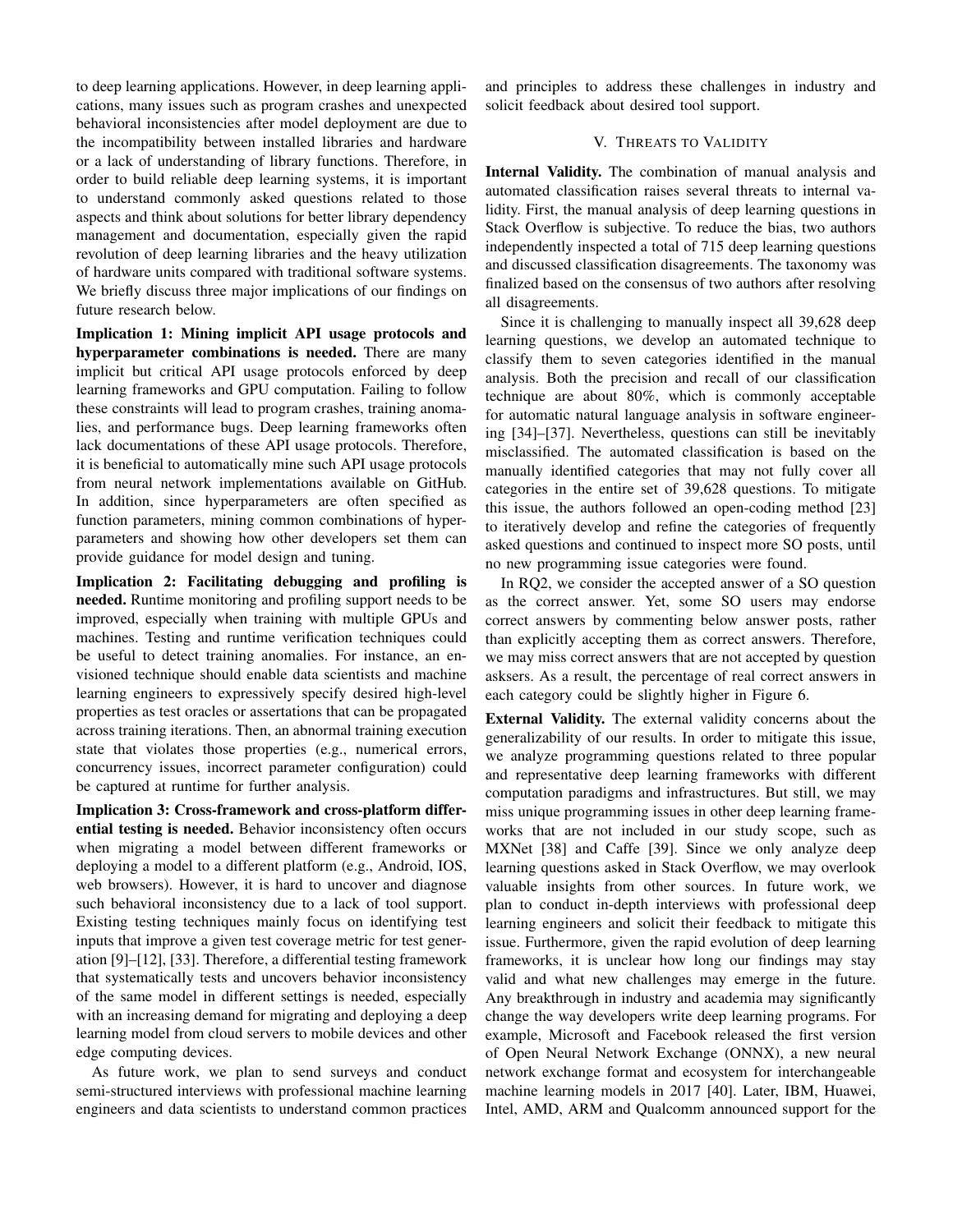initiative. Increasing adoption and support for ONNX may shift the themes of questions related to model migration.

# VI. RELATED WORK

The most related work is a recent study on 175 software bugs in deep learning applications built by TensorFlow [41]. Our work extends this study by identifying seven categories of frequently asked questions about deep learning. We analyze 715 Stack Overflow questions not just related to TensorFlow, but also two other popular deep learning frameworks with different computation paradigm and architecture design. In addition to software defects, we also identify other development issues such as training anomaly and model migration. We also find that, in addition to enhance fault localization and repair techniques as suggested in [41], it is also important to expose implicit API usage constraints, provide more interactive debugging and profiling support, and enable differential testing for migrating and deploying models across different frameworks and platforms.

Both Thung et al. [42] and Sun et al. [43] study categories of software bugs in machine learning libraries and frameworks. Thung et al. [42] manually inspected a sample of 500 bugs in Apache Mahout, Lucene, and OpenNLP, and grouped them based on bug categories proposed by Seaman et al. [44]. They further analyzed the bug severity, as well as the average time and effort needed to fix a bug in each category. Sun et al. [43] manually inspected 328 closed bugs in three machine learning systems, Scikit-learn, Paddle, and Caffe. They proposed seven new bug categories and also identified twelve fix patterns that are commonly used to fix these bugs. Our work differs by focusing on software development issues and challenges when using deep learning frameworks, rather than building and maintaining these frameworks.

Recently, the software engineering community made many advances in testing deep learning applications [9]–[14], [45]– [49]. DeepXplore [9] proposes a test effectiveness metric called neuron coverage and develops a neuron-coverageguided differential testing technique that uncovers behavioral inconsistencies between different deep learning models. DeepTest [10] is a test generation framework that adapts labeled driving scenes with a set of pre-defined image transformations in order to increase the neuron coverage of autonomous driving systems. DeepRoad [13] improves on DeepTest by leveraging the generative adversarial network (GAN) to automatically transform images to different driving scenes, e.g, snowy or rainy conditions. DeepConcolic [12] is a concolic testing approach that incrementally generates test inputs for deep neural networks by alternating between concrete execution and symbolic analysis. DeepGauge [11] and DeepCT [50] extend the neuron coverage metric by proposing a set of neuron value-based testing criteria and neural interaction-based criteria, and demonstrated that the new criteria were more effective in capturing software defects caused by adversarial examples. Kim et al. [14] propose a new test criterion called surprise adequacy that measures how much input data follows the statistical distribution of training data in terms of neuron activation status. Note that most of these techniques focus on improving the robustness of deep learning models by generating test inputs. In this study, we find that developers are also likely to make implementation bugs or choose sub-optimal hyperparameters, leading to various program crashes and training anomalies that are rarely seen in traditional software systems. Our findings indicate the need of testing and fault localization support that allows developers to systematically check desired behaviors and properties of deep learning applications, e.g., a gradient should not be NaN, similar to how developers write unit test cases to check conventional software systems.

Ma et al. [33] present a debugging technique called MODE for deep neural networks. MODE performs state analysis of neural network to identify neurons that are responsible for incorrectly predicted test data, and selects new input samples to retrain the faulty neurons. MODE is designed to address overfitting and underfitting problems caused by inadequate training data. Our study finds other kinds of bugs such as numerical errors and performance issues, which requires more interactive debugging and profiling techniques.

## VII. CONCLUSION

This paper presents a large-scale study about programming issues and mistakes in deep learning. We manually inspect a sample of 715 deep learning questions in Stack Overflow and identify seven types of frequently asked questions. We find that the new data-driven programming paradigm in deep learning has introduced new software development issues such as training anomalies and model migration, which has not been observed in traditional software systems. Based on the insights from manual inspection, we build an automated classification technique that quantifies different kinds of deep learning questions in Stack Overflow. Among all categories, program crashes and model migration are the top two most frequently asked topics. We also find that performance questions are the most difficult deep learning questions to answer in terms of receiving correct answers and the wait time for correct answers.

Despite the successful adoption of deep learning to many domains, our study reveals that the development tool chain support is still at an early stage. Our study motivates the need of debugging and profiling machine learning and AI based systems as well as extending and inventing new differential testing for cross-framework model migration, which is a timely topic and urgent issue to be addressed to impact real-world systems of today and future.

#### ACKNOWLEDGMENT

Thanks to anonymous reviewers for their valuable feedback. This work is supported by NSF grants CCF-1764077, CCF-1527923, CCF-1460325, CCF-1723773, ONR grant N00014- 18-1-2037, Intel CAPA grant, Hong Kong RGC GRF grant CUHK-14210717, JSPS KAKENHI Grant-19H04086, and Qdai-Jump Research Program NO.01277.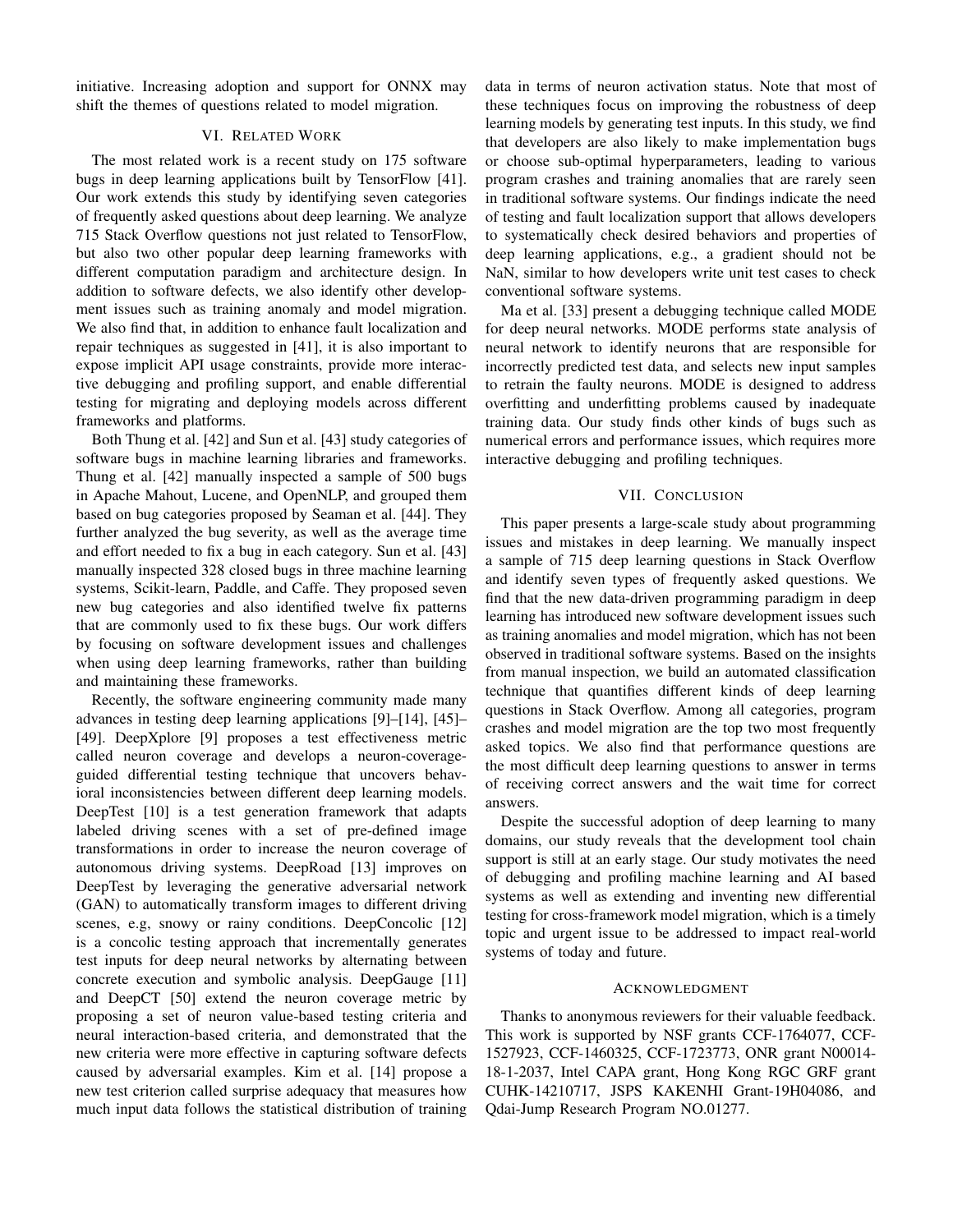## **REFERENCES**

- [1] V. Raychev, M. Vechev, and E. Yahav, "Code completion with statistical language models," in *Acm Sigplan Notices*, vol. 49, no. 6. ACM, 2014, pp. 419–428.
- [2] X. Gu, H. Zhang, D. Zhang, and S. Kim, "Deep api learning," in *Proceedings of 24th ACM SIGSOFT International Symposium on Foundations of Software Engineering*. ACM, 2016, pp. 631–642.
- [3] X. Gu, H. Zhang, and S. Kim, "Deep code search," in *Proceedings of the 40th International Conference on Software Engineering*. ACM, 2018, pp. 933–944.
- [4] L. Li, H. Feng, W. Zhuang, N. Meng, and B. Ryder, "Cclearner: A deep learning-based clone detection approach," in *2017 IEEE International Conference on Software Maintenance and Evolution (ICSME)*, Sep. 2017, pp. 249–260.
- [5] G. Zhao and J. Huang, "Deepsim: Deep learning code functional similarity," in *Proceedings of the 2018 26th ACM Joint Meeting on European Software Engineering Conference and Symposium on the Foundations of Software Engineering*, ser. ESEC/FSE 2018. New York, NY, USA: ACM, 2018, pp. 141–151. [Online]. Available: http://doi.acm.org/10.1145/3236024.3236068
- [6] V. J. Hellendoorn, C. Bird, E. T. Barr, and M. Allamanis, "Deep learning type inference," in *Proceedings of the 11th Joint Meeting on Foundations of Software Engineering*. ACM, 2018.
- [7] M. Pradel and K. Sen, "Deepbugs: A learning approach to name-based bug detection," *Proc. ACM Program. Lang.*, vol. 2, no. OOPSLA, pp. 147:1–147:25, Oct. 2018. [Online]. Available: http://doi.acm.org/10.1145/3276517
- [8] S. Wang, T. Liu, J. Nam, and L. Tan, "Deep semantic feature learning for software defect prediction," *IEEE Transactions on Software Engineering*, 2018.
- [9] K. Pei, Y. Cao, J. Yang, and S. Jana, "Deepxplore: Automated whitebox testing of deep learning systems," in *Proceedings of the 26th Symposium on Operating Systems Principles*. ACM, 2017, pp. 1–18.
- [10] Y. Tian, K. Pei, S. Jana, and B. Ray, "Deeptest: Automated testing of deep-neural-network-driven autonomous cars," in *Proceedings of the 40th International Conference on Software Engineering*. ACM, 2018, pp. 303–314.
- [11] L. Ma, F. Juefei-Xu, and J. S. et al., "DeepGauge: Multi-Granularity Testing Criteria for Deep Learning Systems," in *The 33rd IEEE/ACM International Conference on Automated Software Engineering*, 2018.
- [12] Y. Sun, M. Wu, W. Ruan, X. Huang, M. Kwiatkowska, and D. Kroening, "Concolic testing for deep neural networks," in *Proceedings of the 33rd ACM/IEEE International Conference on Automated Software Engineering*, ser. ASE 2018, 2018, pp. 109–119.
- [13] M. Zhang, Y. Zhang, L. Zhang, C. Liu, and S. Khurshid, "Deeproad: Gan-based metamorphic testing and input validation framework for autonomous driving systems," in *Proceedings of the 33rd ACM/IEEE International Conference on Automated Software Engineering*, ser. ASE 2018, pp. 132–142.
- [14] J. Kim, R. Feldt, and S. Yoo, "Guiding Deep Learning System Testing using Surprise Adequacy," in *2019 IEEE/ACM 40th International Conference on Software Engineering (ICSE)*, 2019.
- [15] S. Amershi, A. Begel, C. Bird, R. DeLine, H. Gall, E. Kamar, N. Nagappan, B. Nushi, and T. Zimmermann, "Software engineering for machine learning: A case study," in *Proceedings of the 41th International Conference on Software Engineering, ICSE 2019, Montral, Canada, May 25 - May 31, 2019*, 2019.
- [16] C. Rosen and E. Shihab, "What are mobile developers asking about? a large scale study using stack overflow," *Empirical Software Engineering*, vol. 21, no. 3, pp. 1192–1223, 2016.
- [17] K. Bajaj, K. Pattabiraman, and A. Mesbah, "Mining questions asked by web developers," in *Proceedings of the 11th Working Conference on Mining Software Repositories*. ACM, 2014, pp. 112–121.
- [18] N. Meng, S. Nagy, D. Yao, W. Zhuang, and G. Arango-Argoty, "Secure coding practices in java: Challenges and vulnerabilities," in *2018 IEEE/ACM 40th International Conference on Software Engineering (ICSE)*. IEEE, 2018, pp. 372–383.
- [19] "Tensorflow," accessed: 2019-01-21.
- [20] "Pytorch," https://pytorch.org/, accessed: 2019-01-21.
- [21] "Deeplearning4j," https://deeplearning4j.org/, accessed: 2019-01-21.
- [22] *Stack Overflow data dump*, 2018, https://archive.org/details/ stackexchange, accessed on Aug 15, 2018.
- [23] B. L. Berg, H. Lune, and H. Lune, *Qualitative Research Methods for the Social Sciences*. Pearson Boston, MA, 2004, vol. 5.
- [24] B. Ray, D. Posnett, V. Filkov, and P. T. Devanbu, "A large scale study of programming languages and code quality in github," in *Proceedings of the 22nd ACM SIGSOFT International Symposium on Foundations of Software Engineering, (FSE-22), Hong Kong, China, November 16 - 22, 2014*, 2014, pp. 155–165.
- [25] P. S. Kochhar, D. Wijedasa, and D. Lo, "A large scale study of multiple programming languages and code quality," in *IEEE 23rd International Conference on Software Analysis, Evolution, and Reengineering, SANER 2016, Suita, Osaka, Japan, March 14-18, 2016 - Volume 1*, 2016, pp. 563–573.
- [26] D. Goldberg, "What every computer scientist should know about floating-point arithmetic," *ACM Computing Surveys (CSUR)*, vol. 23, no. 1, pp. 5–48, 1991.
- [27] X. Glorot and Y. Bengio, "Understanding the difficulty of training deep feedforward neural networks," in *Proceedings of the thirteenth international conference on artificial intelligence and statistics*, 2010, pp. 249–256.
- [28] "Tensorboard: Visualizing learning," https://www.tensorflow.org/guide/ summaries and tensorboard, accessed: 2019-01-21.
- [29] "Visdom: A flexible tool for creating, organizing, and sharing visualizations of live, rich data." https://github.com/facebookresearch/visdom, accessed: 2019-01-21.
- [30] Q. Guo, S. Chen, X. Xie, L. Ma, Q. Hu, H. Liu, Y. Liu, J. Zhao, and X. Li, "An empirical study towards characterizing deep learning development and deployment across different frameworks and platforms," in *Proceedings of the 34rd ACM/IEEE International Conference on Automated Software Engineering*, ser. ASE 2019.
- [31] "Build and install error messages," https://www.tensorflow.org/install/ errors, accessed: 2019-01-21.
- [32] "Mila and the future of theano," https://groups.google.com/forum/#! topic/theano-users/7Poq8BZutbY, accessed: 2019-01-21.
- [33] S. Ma, Y. Liu, W.-C. Lee, X. Zhang, and A. Grama, "Mode: Automated neural network model debugging via state differential analysis and input selection," in *Proceedings of the 2018 26th ACM Joint Meeting on European Software Engineering Conference and Symposium on the Foundations of Software Engineering*. ACM, 2018, pp. 175–186.
- [34] B. Lin, F. Zampetti, G. Bavota, M. D. Penta, M. Lanza, and R. Oliveto, "Sentiment analysis for software engineering: how far can we go?" in *Proceedings of the 40th International Conference on Software Engineering, ICSE 2018, Gothenburg, Sweden, May 27 - June 03, 2018*, 2018, pp. 94–104.
- [35] W. Fu, T. Menzies, and X. Shen, "Tuning for software analytics: Is it really necessary?" *Information & Software Technology*, vol. 76, pp. 135–146, 2016.
- [36] T. Menzies, Z. Milton, B. Turhan, B. Cukic, Y. Jiang, and A. B. Bener, "Defect prediction from static code features: current results, limitations, new approaches," *Autom. Softw. Eng.*, vol. 17, no. 4, pp. 375–407, 2010.
- [37] T. B. Le, L. Bao, and D. Lo, "DSM: a specification mining tool using recurrent neural network based language model," in *Proceedings of the 2018 ACM Joint Meeting on European Software Engineering Conference and Symposium on the Foundations of Software Engineering, ESEC/SIGSOFT FSE 2018, Lake Buena Vista, FL, USA, November 04- 09, 2018*, 2018, pp. 896–899.
- [38] T. Chen, M. Li, Y. Li, M. Lin, N. Wang, M. Wang, T. Xiao, B. Xu, C. Zhang, and Z. Zhang, "Mxnet: A flexible and efficient machine learning library for heterogeneous distributed systems," *arXiv preprint arXiv:1512.01274*, 2015.
- [39] Y. Jia, E. Shelhamer, J. Donahue, S. Karayev, J. Long, R. Girshick, S. Guadarrama, and T. Darrell, "Caffe: Convolutional architecture for fast feature embedding," in *Proceedings of the 22nd ACM international conference on Multimedia*. ACM, 2014, pp. 675–678.
- [40] "Facebook and microsoft introduce new open ecosystem for interchangeable ai frameworks," https://research.fb.com/blog/2017/ 09/facebook-and-microsoft-introduce-new-open-ecosystem-forinterchangeable-ai-frameworks/, accessed: 2019-01-21.
- [41] Y. Zhang, Y. Chen, S.-C. Cheung, Y. Xiong, and L. Zhang, "An empirical study on tensorflow program bugs," in *Proceedings of the 27th ACM SIGSOFT International Symposium on Software Testing and Analysis*, ser. ISSTA 2018, 2018, pp. 129–140.
- [42] F. Thung, S. Wang, D. Lo, and L. Jiang, "An empirical study of bugs in machine learning systems," in *2012 IEEE 23rd International Symposium on Software Reliability Engineering*, 2012, pp. 271–280.